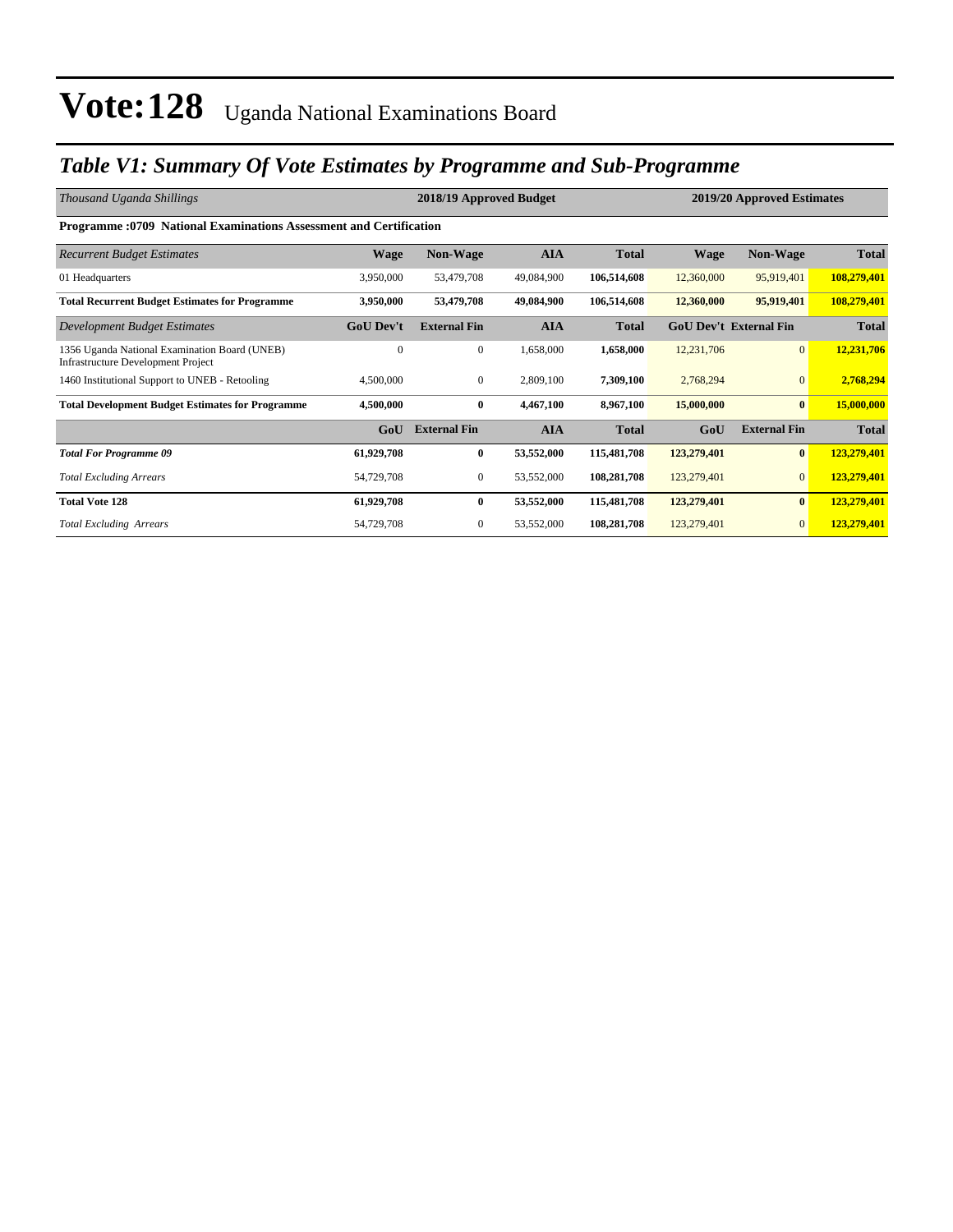#### *Table V2: Summary Vote Estimates by Item*

| Thousand Uganda Shillings                                   |            | 2018/19 Approved Budget |            | 2019/20Approved Estimates |                  |                     |                  |
|-------------------------------------------------------------|------------|-------------------------|------------|---------------------------|------------------|---------------------|------------------|
|                                                             | GoU        | <b>External Fin</b>     | AIA        | <b>Total</b>              | GoU              | <b>External Fin</b> | <b>Total</b>     |
| <b>Employees, Goods and Services (Outputs Provided)</b>     | 50,229,708 | $\bf{0}$                | 49,084,900 | 99,314,608                | 108,279,401      | $\bf{0}$            | 108,279,401      |
| 211102 Contract Staff Salaries                              | 3,950,000  | $\bf{0}$                | 6,250,001  | 10,200,001                | 12,360,000       | $\bf{0}$            | 12,360,000       |
| 211103 Allowances (Inc. Casuals, Temporary)                 | 0          | $\bf{0}$                | 2,036,225  | 2,036,225                 | 2,109,805        | $\bf{0}$            | 2,109,805        |
| 212101 Social Security Contributions                        | 0          | $\bf{0}$                | 1,020,000  | 1,020,000                 | 1,124,000        | $\bf{0}$            | 1,124,000        |
| 212102 Pension for General Civil Service                    | 0          | $\bf{0}$                | 1,020,000  | 1,020,000                 | 916,060          | $\bf{0}$            | 916,060          |
| 213001 Medical expenses (To employees)                      | 0          | $\bf{0}$                | 205,250    | 205,250                   | 205,250          | $\bf{0}$            | 205,250          |
| 213002 Incapacity, death benefits and funeral expenses      | $\bf{0}$   | $\bf{0}$                | 120,000    | 120,000                   | 120,000          | $\bf{0}$            | 120,000          |
| 213004 Gratuity Expenses                                    | 0          | $\bf{0}$                | 817,000    | 817,000                   | 817,000          | $\bf{0}$            | 817,000          |
| 221001 Advertising and Public Relations                     | 100,000    | $\bf{0}$                | 156,600    | 256,600                   | 262,100          | $\bf{0}$            | 262,100          |
| 221002 Workshops and Seminars                               | 201,470    | $\bf{0}$                | 1,561,265  | 1,762,735                 | 2,800,177        | $\bf{0}$            | 2,800,177        |
| 221003 Staff Training                                       | 4,275      | $\bf{0}$                | 1,119,739  | 1,124,014                 | 1,483,128        | $\bf{0}$            | 1,483,128        |
| 221007 Books, Periodicals & Newspapers                      | $\bf{0}$   | $\bf{0}$                | 25,226     | 25,226                    | 25,226           | $\bf{0}$            | 25,226           |
| 221008 Computer supplies and Information Technology<br>(TT) | 3,662,000  | $\bf{0}$                | 2,833,057  | 6,495,057                 | 6,458,815        | $\bf{0}$            | 6,458,815        |
| 221009 Welfare and Entertainment                            | $\bf{0}$   | $\bf{0}$                | 681,704    | 681,704                   | 1,426,590        | $\bf{0}$            | 1,426,590        |
| 221010 Special Meals and Drinks                             | 5,577,135  | $\bf{0}$                | 4,324,613  | 9,901,748                 | 10,885,044       | $\bf{0}$            | 10,885,044       |
| 221011 Printing, Stationery, Photocopying and Binding       | 5,302,960  | $\bf{0}$                | 7,588,410  | 12,891,371                | 12,222,002       | $\bf{0}$            | 12,222,002       |
| 221014 Bank Charges and other Bank related costs            | 0          | $\bf{0}$                | 128,000    | 128,000                   | 80,000           | $\bf{0}$            | 80,000           |
| 221017 Subscriptions                                        | 0          | $\bf{0}$                | 77,346     | 77,346                    | 94,255           | $\bf{0}$            | 94,255           |
| 222001 Telecommunications                                   | 0          | $\bf{0}$                | 141,000    | 141,000                   | 141,000          | $\bf{0}$            | 141,000          |
| 222002 Postage and Courier                                  | $\bf{0}$   | $\bf{0}$                | 45,000     | 45,000                    | 45,000           | $\bf{0}$            | 45,000           |
| 223002 Rates                                                | $\bf{0}$   | $\bf{0}$                | 150,400    | 150,400                   | 50,400           | $\bf{0}$            | 50,400           |
| 223003 Rent – (Produced Assets) to private entities         | 200,000    | $\bf{0}$                | 232,096    | 432,096                   | 432,096          | $\bf{0}$            | 432,096          |
| 223004 Guard and Security services                          | 0          | $\bf{0}$                | 242,739    | 242,739                   | 242,739          | $\bf{0}$            | 242,739          |
| 223005 Electricity                                          | 100,000    | $\bf{0}$                | 253,787    | 353,787                   | 353,787          | $\bf{0}$            | 353,787          |
| 223006 Water                                                | $\bf{0}$   | $\bf{0}$                | 52,720     | 52,720                    | 52,720           | $\bf{0}$            | 52,720           |
| 224001 Medical Supplies                                     | 0          | $\bf{0}$                | 593,890    | 593,890                   | 655,900          | $\bf{0}$            | 655,900          |
| 224004 Cleaning and Sanitation                              | 0          | $\bf{0}$                | 89,000     | 89,000                    | 89,000           | $\bf{0}$            | 89,000           |
| 225001 Consultancy Services- Short term                     | 16,843,679 | $\bf{0}$                | 2,124,881  | 18,968,560                | 15,919,619       | $\bf{0}$            | 15,919,619       |
| 225002 Consultancy Services-Long-term                       | 0          | $\bf{0}$                | 1,011,000  | 1,011,000                 | 1,351,000        | $\bf{0}$            | 1,351,000        |
| 226001 Insurances                                           | $\bf{0}$   | $\bf{0}$                | 1,092,200  | 1,092,200                 | 617,200          | $\bf{0}$            | 617,200          |
| 227001 Travel inland                                        | 13,869,180 | $\bf{0}$                | 8,339,695  | 22,208,875                | 25,329,314       | $\bf{0}$            | 25,329,314       |
| 227002 Travel abroad                                        | 0          | $\bf{0}$                | 446,722    | 446,722                   | 446,722          | $\bf{0}$            | 446,722          |
| 227003 Carriage, Haulage, Freight and transport hire        | 419,009    | $\bf{0}$                | 1,317,328  | 1,736,337                 | 3,142,072        | $\bf{0}$            | 3,142,072        |
| 227004 Fuel, Lubricants and Oils                            | 0          | $\bf{0}$                | 565,520    | 565,520                   | 527,054          | $\bf{0}$            | 527,054          |
| 228001 Maintenance - Civil                                  | 0          | $\bf{0}$                | 278,400    | 278,400                   | 378,400          | $\bf{0}$            | 378,400          |
| 228002 Maintenance - Vehicles                               | 0          | $\bf{0}$                | 312,935    | 312,935                   | 312,935          | $\bf{0}$            | 312,935          |
| 228003 Maintenance - Machinery, Equipment &<br>Furniture    | 0          | $\bf{0}$                | 1,831,149  | 1,831,149                 | 4,802,992        | $\bf{0}$            | 4,802,992        |
| <b>Investment</b> (Capital Purchases)                       | 4,500,000  | $\bf{0}$                | 4,467,100  | 8,967,100                 | 15,000,000       | $\bf{0}$            | 15,000,000       |
| 312101 Non-Residential Buildings                            | 0          | $\bf{0}$                | 1,658,000  | 1,658,000                 | 12,231,706       | $\bf{0}$            | 12,231,706       |
| 312201 Transport Equipment                                  | 0          | $\bf{0}$                | 750,000    | 750,000                   | $\boldsymbol{0}$ | $\bf{0}$            | $\boldsymbol{0}$ |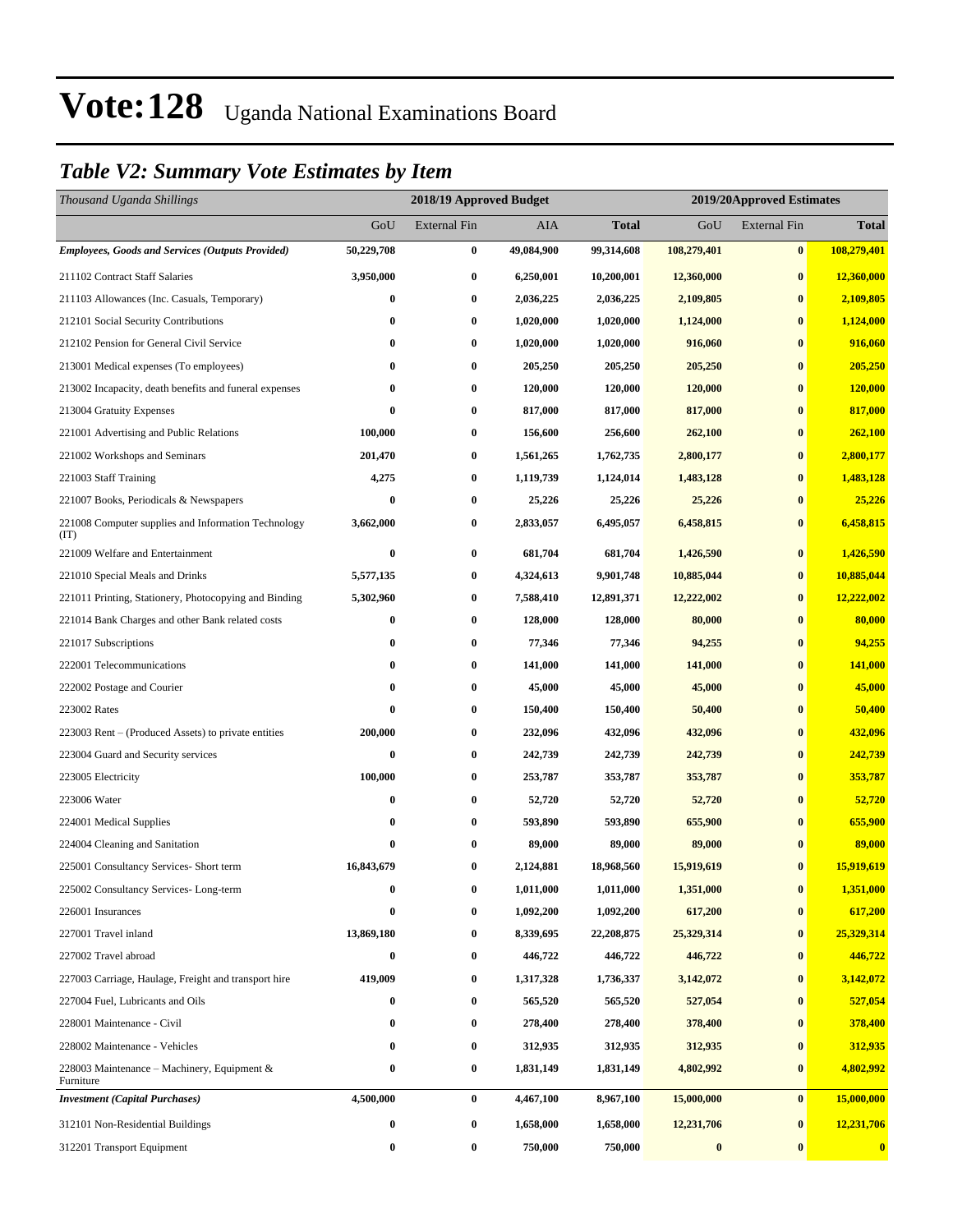| 312202 Machinery and Equipment      | 4,496,150  | $\bf{0}$     | 1,899,900    | 6.396.050   | 2,675,342   | $\mathbf{0}$ | 2,675,342    |
|-------------------------------------|------------|--------------|--------------|-------------|-------------|--------------|--------------|
| 312203 Furniture & Fixtures         | 3.850      | $\bf{0}$     | 159,200      | 163,050     | 92.952      | $\mathbf{0}$ | 92.952       |
| <b>Arrears</b>                      | 7,200,000  | 0            | $\mathbf{0}$ | 7,200,000   | $\bf{0}$    | $\mathbf{0}$ | $\mathbf{0}$ |
| 321605 Domestic arrears (Budgeting) | 7.200.000  | $\bf{0}$     | $\mathbf{0}$ | 7.200.000   | $\bf{0}$    | $\mathbf{0}$ | $\mathbf{0}$ |
| <b>Grand Total Vote 128</b>         | 61.929.708 | $\bf{0}$     | 53,552,000   | 115,481,708 | 123,279,401 | $\mathbf{0}$ | 123,279,401  |
| <b>Total Excluding Arrears</b>      | 54,729,708 | $\mathbf{0}$ | 53,552,000   | 108,281,708 | 123,279,401 | $\Omega$     | 123,279,401  |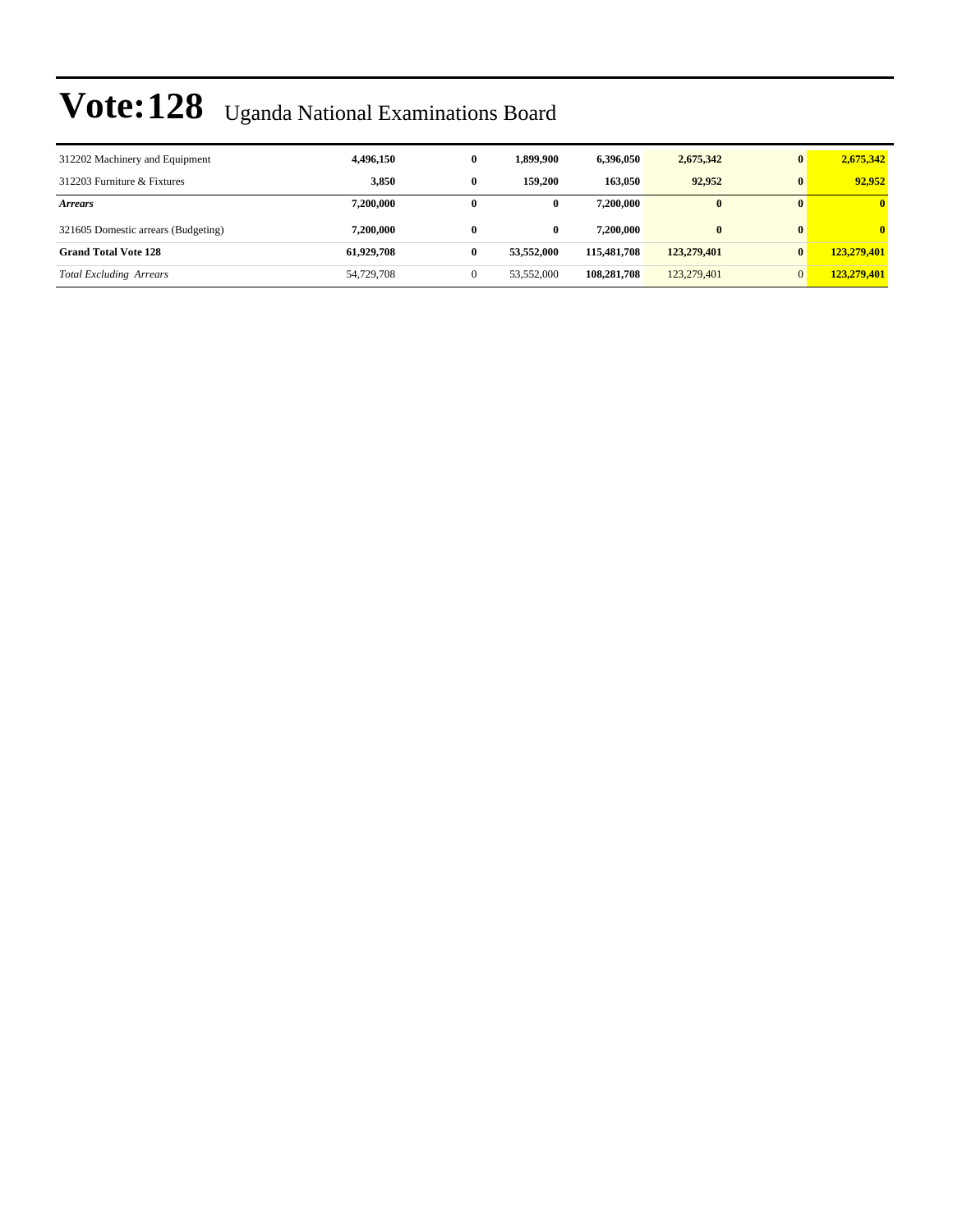### *Table V3: Detailed Estimates by Programme, Sub Programme, Output and Item*

*Programme :0709 National Examinations Assessment and Certification*

*Recurrent Budget Estimates*

| <b>SubProgramme 01 Headquarters</b>                      |                  |                         |            |                            |                       |                  |              |
|----------------------------------------------------------|------------------|-------------------------|------------|----------------------------|-----------------------|------------------|--------------|
| Thousand Uganda Shillings                                |                  | 2018/19 Approved Budget |            | 2019/20 Approved Estimates |                       |                  |              |
| <b>Outputs Provided</b>                                  | Wage             | Non Wage                | <b>AIA</b> | <b>Total</b>               | Wage                  | Non Wage         | <b>Total</b> |
| <b>Output 070901 Primary Leaving Examinations</b>        |                  |                         |            |                            |                       |                  |              |
| 211103 Allowances (Inc. Casuals, Temporary)              | $\boldsymbol{0}$ | $\boldsymbol{0}$        | 72,201     | 72,201                     | $\overline{0}$        | 86,421           | 86,421       |
| 221002 Workshops and Seminars                            | $\boldsymbol{0}$ | 200,250                 | 64,918     | 265,168                    | $\overline{0}$        | 509,710          | 509,710      |
| 221003 Staff Training                                    | $\mathbf{0}$     | 225                     | 78,636     | 78,861                     | $\overline{0}$        | 108,560          | 108,560      |
| 221008 Computer supplies and Information Technology (IT) | $\mathbf{0}$     | 200,000                 | 66,300     | 266,300                    | $\mathbf{0}$          | 513,600          | 513,600      |
| 221010 Special Meals and Drinks                          | $\mathbf{0}$     | 1,386,214               | 693,053    | 2,079,267                  | $\overline{0}$        | 2,390,773        | 2,390,773    |
| 221011 Printing, Stationery, Photocopying and Binding    | $\boldsymbol{0}$ | 200,000                 | 177,880    | 377,880                    | $\mathbf{0}$          | 418,400          | 418,400      |
| 225001 Consultancy Services- Short term                  | $\boldsymbol{0}$ | 2,739,118               | 180,261    | 2,919,379                  | $\mathbf{0}$          | 3,326,523        | 3,326,523    |
| 227001 Travel inland                                     | $\boldsymbol{0}$ | 4,517,400               | 849,911    | 5,367,311                  | $\overline{0}$        | 6,780,281        | 6,780,281    |
| 227003 Carriage, Haulage, Freight and transport hire     | $\boldsymbol{0}$ | 408,460                 | 279,840    | 688,300                    | $\overline{0}$        | 723,420          | 723,420      |
| <b>Total Cost of Output 01</b>                           | 0                | 9,651,667               | 2,463,000  | 12,114,667                 | 0                     | 14,857,687       | 14,857,687   |
| <b>Output 070902 Secondary Education</b>                 |                  |                         |            |                            |                       |                  |              |
| 211103 Allowances (Inc. Casuals, Temporary)              | $\mathbf{0}$     | $\boldsymbol{0}$        | 246,420    | 246,420                    | $\overline{0}$        | 296,780          | 296,780      |
| 221002 Workshops and Seminars                            | $\boldsymbol{0}$ | $\boldsymbol{0}$        | 138,143    | 138,143                    | $\mathbf{0}$          | 363,643          | 363,643      |
| 221003 Staff Training                                    | $\boldsymbol{0}$ | 4,050                   | 302,104    | 306,154                    | $\overline{0}$        | 279,068          | 279,068      |
| 221008 Computer supplies and Information Technology (IT) | $\mathbf{0}$     | $\boldsymbol{0}$        | 490,900    | 490.900                    | $\mathbf{0}$          | 2,599,800        | 2,599,800    |
| 221009 Welfare and Entertainment                         | $\boldsymbol{0}$ | $\boldsymbol{0}$        | 42,064     | 42,064                     | $\overline{0}$        | 24,244           | 24,244       |
| 221010 Special Meals and Drinks                          | $\boldsymbol{0}$ | 4,176,697               | 2,147,452  | 6,324,149                  | $\mathbf{0}$          | 6,879,289        | 6,879,289    |
| 221011 Printing, Stationery, Photocopying and Binding    | $\boldsymbol{0}$ | 805,460                 | 2,116,920  | 2,922,380                  | $\mathbf{0}$          | 2,252,054        | 2,252,054    |
| 224001 Medical Supplies                                  | $\mathbf{0}$     | $\boldsymbol{0}$        | 443,890    | 443,890                    | $\mathbf{0}$          | 505,900          | 505,900      |
| 225001 Consultancy Services- Short term                  | $\mathbf{0}$     | 14, 104, 561            | 1,704,700  | 15,809,261                 | $\mathbf{0}$          | 12,124,696       | 12,124,696   |
| 227001 Travel inland                                     | $\boldsymbol{0}$ | 9,351,780               | 5,028,500  | 14,380,280                 | $\overline{0}$        | 15,207,162       | 15,207,162   |
| 227002 Travel abroad                                     | $\boldsymbol{0}$ | $\boldsymbol{0}$        | 34,262     | 34,262                     | $\mathbf{0}$          | $\mathbf{0}$     | $\bf{0}$     |
| 227003 Carriage, Haulage, Freight and transport hire     | $\boldsymbol{0}$ | 10,549                  | 753,488    | 764,037                    | $\mathbf{0}$          | 2,224,768        | 2,224,768    |
| 228003 Maintenance - Machinery, Equipment & Furniture    | $\mathbf{0}$     | $\boldsymbol{0}$        | 45,000     | 45,000                     | $\mathbf{0}$          | 1,263,000        | 1,263,000    |
| <b>Total Cost of Output 02</b>                           | 0                | 28,453,097              | 13,493,843 | 41,946,940                 | $\boldsymbol{\theta}$ | 44,020,403       | 44,020,403   |
| <b>Output 070903 Administration and Support Services</b> |                  |                         |            |                            |                       |                  |              |
| 211102 Contract Staff Salaries                           | 3,950,000        | $\boldsymbol{0}$        | 6,250,001  | 10,200,001                 | 12,360,000            | $\boldsymbol{0}$ | 12,360,000   |
| 211103 Allowances (Inc. Casuals, Temporary)              | $\boldsymbol{0}$ | $\boldsymbol{0}$        | 1,717,604  | 1,717,604                  | $\boldsymbol{0}$      | 1,726,604        | 1,726,604    |
| 212101 Social Security Contributions                     | $\boldsymbol{0}$ | $\boldsymbol{0}$        | 1,020,000  | 1,020,000                  | $\mathbf{0}$          | 1,124,000        | 1,124,000    |
| 212102 Pension for General Civil Service                 | $\boldsymbol{0}$ | $\boldsymbol{0}$        | 1,020,000  | 1,020,000                  | $\mathbf{0}$          | 916,060          | 916,060      |
| 213001 Medical expenses (To employees)                   | $\mathbf{0}$     | $\boldsymbol{0}$        | 205,250    | 205,250                    | $\mathbf{0}$          | 205,250          | 205,250      |
| 213002 Incapacity, death benefits and funeral expenses   | $\boldsymbol{0}$ | $\boldsymbol{0}$        | 120,000    | 120,000                    | $\mathbf{0}$          | 120,000          | 120,000      |
| 213004 Gratuity Expenses                                 | $\boldsymbol{0}$ | $\boldsymbol{0}$        | 817,000    | 817,000                    | $\mathbf{0}$          | 817,000          | 817,000      |
| 221001 Advertising and Public Relations                  | $\boldsymbol{0}$ | 100,000                 | 156,600    | 256,600                    | $\mathbf{0}$          | 262,100          | 262,100      |

221002 Workshops and Seminars 0 1,220 1,358,204 **1,359,424** 0 1,926,824 **1,926,824**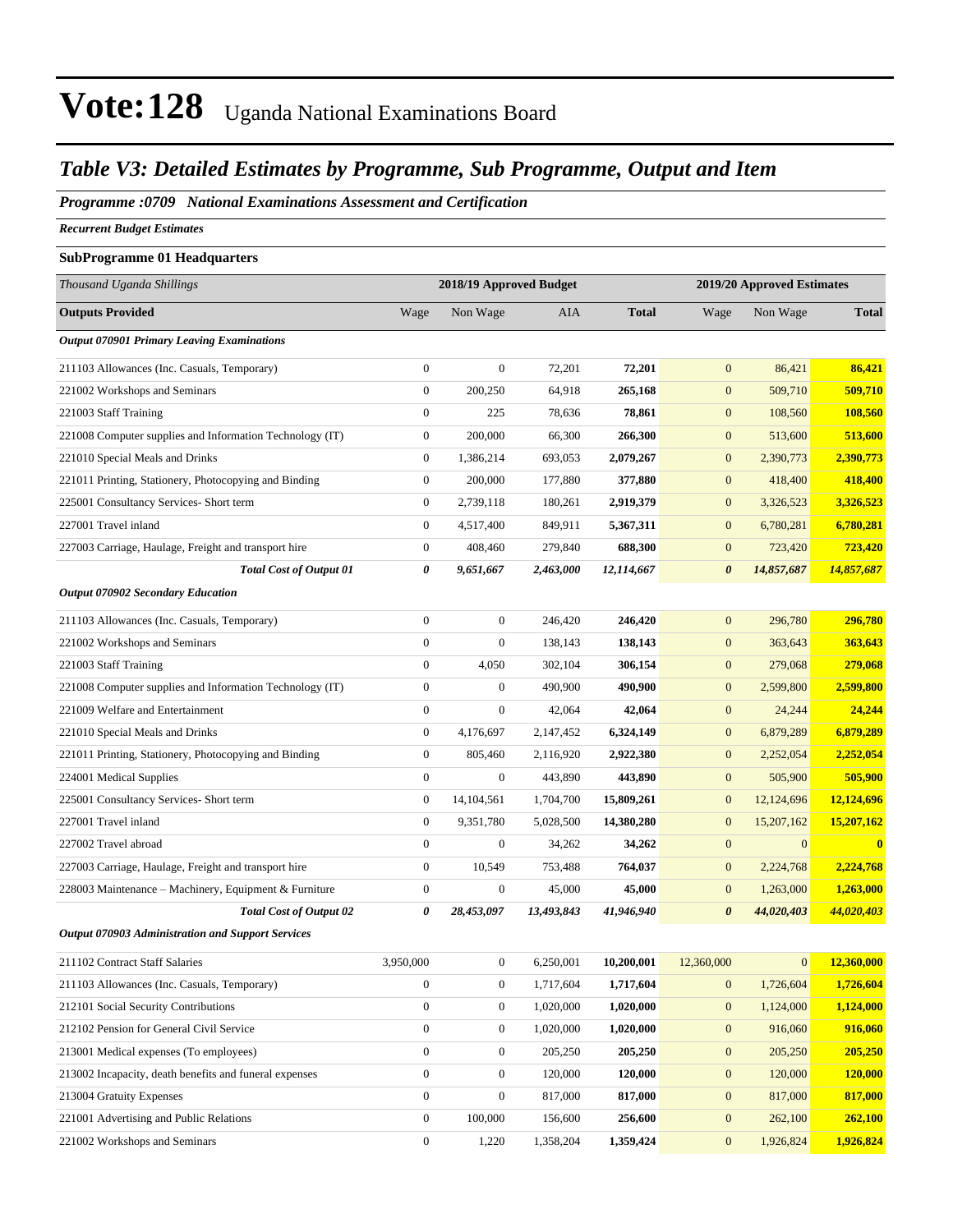| 221003 Staff Training                                    |           | $\overline{0}$   | $\boldsymbol{0}$ | 739,000          | 739,000      | $\mathbf{0}$     | 1,095,500             | 1,095,500             |
|----------------------------------------------------------|-----------|------------------|------------------|------------------|--------------|------------------|-----------------------|-----------------------|
| 221007 Books, Periodicals & Newspapers                   |           | $\mathbf{0}$     | $\boldsymbol{0}$ | 25,226           | 25,226       | $\boldsymbol{0}$ | 25,226                | 25,226                |
| 221008 Computer supplies and Information Technology (IT) |           | $\boldsymbol{0}$ | 3,462,000        | 2,275,857        | 5,737,857    | $\mathbf{0}$     | 3,345,415             | 3,345,415             |
| 221009 Welfare and Entertainment                         |           | $\boldsymbol{0}$ | $\boldsymbol{0}$ | 639,640          | 639,640      | $\mathbf{0}$     | 1,402,346             | 1,402,346             |
| 221010 Special Meals and Drinks                          |           | $\boldsymbol{0}$ | 14,224           | 1,484,108        | 1,498,332    | $\mathbf{0}$     | 1,614,982             | 1,614,982             |
| 221011 Printing, Stationery, Photocopying and Binding    |           | $\boldsymbol{0}$ | 4,297,500        | 5,293,610        | 9,591,111    | $\mathbf{0}$     | 9,551,548             | 9,551,548             |
| 221014 Bank Charges and other Bank related costs         |           | $\mathbf{0}$     | $\boldsymbol{0}$ | 128,000          | 128,000      | $\mathbf{0}$     | 80,000                | 80,000                |
| 221017 Subscriptions                                     |           | $\mathbf{0}$     | $\boldsymbol{0}$ | 77,346           | 77,346       | $\mathbf{0}$     | 94,255                | 94,255                |
| 222001 Telecommunications                                |           | $\overline{0}$   | $\boldsymbol{0}$ | 141,000          | 141,000      | $\mathbf{0}$     | 141,000               | 141,000               |
| 222002 Postage and Courier                               |           | $\mathbf{0}$     | $\boldsymbol{0}$ | 45,000           | 45,000       | $\mathbf{0}$     | 45,000                | 45,000                |
| 223002 Rates                                             |           | $\boldsymbol{0}$ | $\boldsymbol{0}$ | 150,400          | 150,400      | $\mathbf{0}$     | 50,400                | 50,400                |
| 223003 Rent – (Produced Assets) to private entities      |           | $\boldsymbol{0}$ | 200,000          | 232,096          | 432,096      | $\boldsymbol{0}$ | 432,096               | 432,096               |
| 223004 Guard and Security services                       |           | $\boldsymbol{0}$ | $\boldsymbol{0}$ | 242,739          | 242,739      | $\mathbf{0}$     | 242,739               | 242,739               |
| 223005 Electricity                                       |           | $\boldsymbol{0}$ | 100,000          | 253,787          | 353,787      | $\mathbf{0}$     | 353,787               | 353,787               |
| 223006 Water                                             |           | $\mathbf{0}$     | $\boldsymbol{0}$ | 52,720           | 52,720       | $\mathbf{0}$     | 52,720                | 52,720                |
| 224001 Medical Supplies                                  |           | $\mathbf{0}$     | $\boldsymbol{0}$ | 150,000          | 150,000      | $\mathbf{0}$     | 150,000               | 150,000               |
| 224004 Cleaning and Sanitation                           |           | $\mathbf{0}$     | $\boldsymbol{0}$ | 89,000           | 89,000       | $\boldsymbol{0}$ | 89,000                | 89,000                |
| 225001 Consultancy Services- Short term                  |           | $\boldsymbol{0}$ | $\boldsymbol{0}$ | 239,920          | 239,920      | $\mathbf{0}$     | 468,400               | 468,400               |
| 225002 Consultancy Services- Long-term                   |           | $\boldsymbol{0}$ | $\boldsymbol{0}$ | 1,011,000        | 1,011,000    | $\mathbf{0}$     | 1,351,000             | 1,351,000             |
| 226001 Insurances                                        |           | $\mathbf{0}$     | $\boldsymbol{0}$ | 1,092,200        | 1,092,200    | $\mathbf{0}$     | 617,200               | 617,200               |
| 227001 Travel inland                                     |           | $\boldsymbol{0}$ | $\boldsymbol{0}$ | 2,461,284        | 2,461,284    | $\mathbf{0}$     | 3,341,871             | 3,341,871             |
| 227002 Travel abroad                                     |           | $\mathbf{0}$     | $\boldsymbol{0}$ | 412,460          | 412,460      | $\boldsymbol{0}$ | 446,722               | 446,722               |
| 227003 Carriage, Haulage, Freight and transport hire     |           | $\boldsymbol{0}$ | $\boldsymbol{0}$ | 284,000          | 284,000      | $\mathbf{0}$     | 193,884               | 193,884               |
| 227004 Fuel, Lubricants and Oils                         |           | $\overline{0}$   | $\boldsymbol{0}$ | 565,520          | 565,520      | $\mathbf{0}$     | 527,054               | 527,054               |
| 228001 Maintenance - Civil                               |           | $\mathbf{0}$     | $\boldsymbol{0}$ | 278,400          | 278,400      | $\mathbf{0}$     | 378,400               | 378,400               |
| 228002 Maintenance - Vehicles                            |           | $\mathbf{0}$     | $\boldsymbol{0}$ | 312,935          | 312,935      | $\mathbf{0}$     | 312,935               | 312,935               |
| 228003 Maintenance - Machinery, Equipment & Furniture    |           | $\mathbf{0}$     | $\boldsymbol{0}$ | 1,786,149        | 1,786,149    | $\mathbf{0}$     | 3,539,992             | 3,539,992             |
| <b>Total Cost of Output 03</b>                           | 3,950,000 |                  | 8,174,944        | 33,128,057       | 45,253,002   | 12,360,000       | 37,041,311            | 49,401,311            |
| <b>Total Cost Of Outputs Provided</b>                    | 3,950,000 |                  | 46,279,708       | 49,084,900       | 99,314,608   | 12,360,000       | 95,919,401            | 108,279,401           |
| <b>Arrears</b>                                           | Wage      |                  | Non Wage         | AIA              | <b>Total</b> | Wage             | Non Wage              | <b>Total</b>          |
| Output 070999 Arrears                                    |           |                  |                  |                  |              |                  |                       |                       |
| 321605 Domestic arrears (Budgeting)                      |           | $\boldsymbol{0}$ | 7,200,000        | $\boldsymbol{0}$ | 7,200,000    | $\mathbf{0}$     | $\overline{0}$        | $\bf{0}$              |
| <b>Total Cost of Output 99</b>                           |           | 0                | 7,200,000        | 0                | 7,200,000    | $\pmb{\theta}$   | $\boldsymbol{\theta}$ | $\boldsymbol{\theta}$ |
| <b>Total Cost Of Arrears</b>                             |           | $\bf{0}$         | 7,200,000        | 0                | 7,200,000    | $\pmb{0}$        | $\bf{0}$              | $\bf{0}$              |
| <b>Total Cost for SubProgramme 01</b>                    | 3,950,000 |                  | 53,479,708       | 49,084,900       | 106,514,608  | 12,360,000       | 95,919,401            | 108,279,401           |
| <b>Total Excluding Arrears</b>                           | 3,950,000 |                  | 46,279,708       | 49,084,900       | 99,314,608   | 12,360,000       | 95,919,401            | 108,279,401           |
| <b>Development Budget Estimates</b>                      |           |                  |                  |                  |              |                  |                       |                       |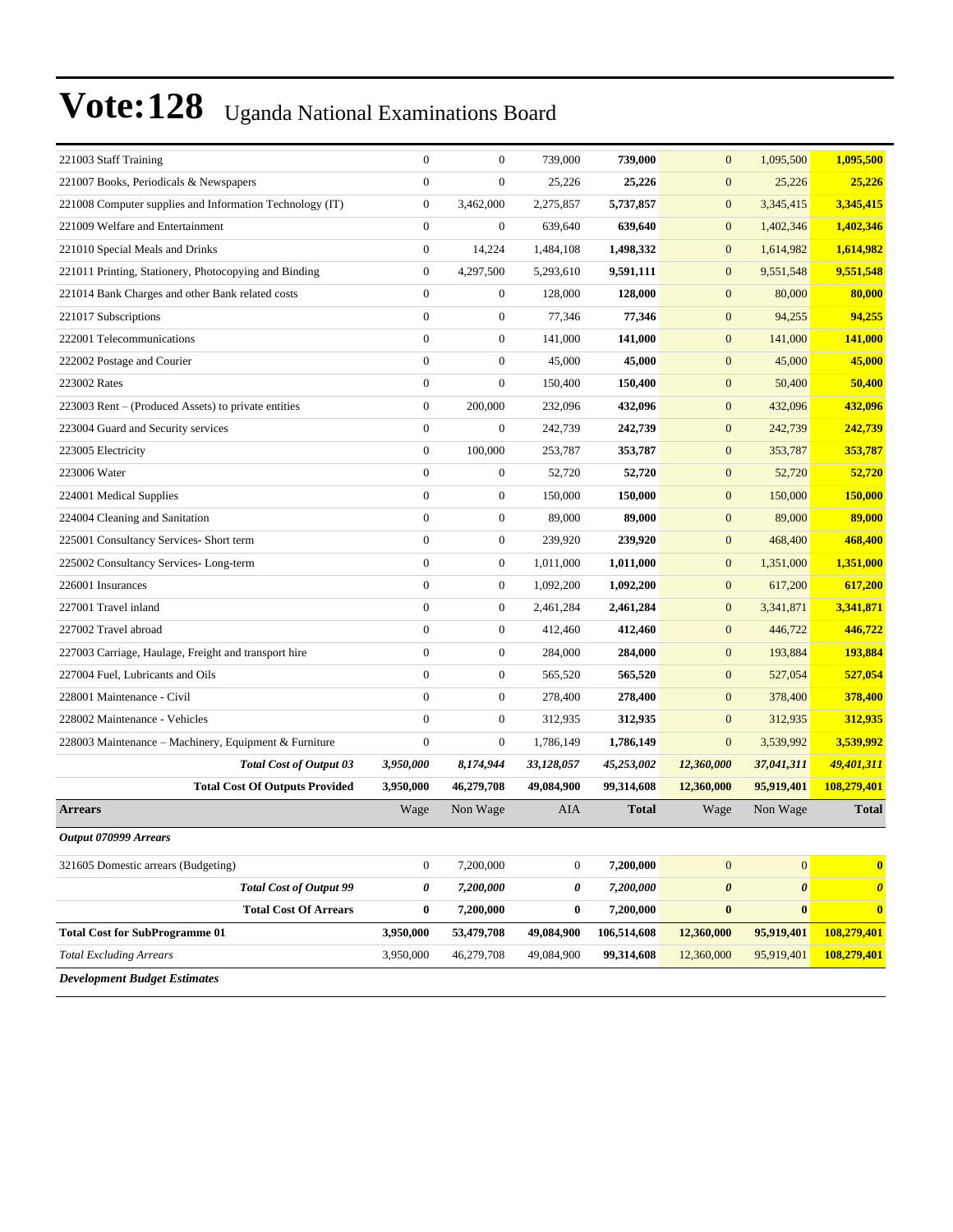| Thousand Uganda Shillings           |                             |                  | 2018/19 Approved Budget       |            | 2019/20 Approved Estimates |                               |                            |                       |  |
|-------------------------------------|-----------------------------|------------------|-------------------------------|------------|----------------------------|-------------------------------|----------------------------|-----------------------|--|
|                                     |                             |                  | GoU Dev't External Fin        |            | <b>Total</b>               | GoU Dev't External Fin        |                            | <b>Total</b>          |  |
|                                     |                             |                  |                               |            |                            |                               |                            |                       |  |
|                                     |                             |                  | $\boldsymbol{0}$              | 1,658,000  | 1,658,000                  |                               | $\boldsymbol{0}$           | $\bf{0}$              |  |
|                                     | Total Cost Of Output 070972 |                  | 0                             | 1,658,000  | 1,658,000                  |                               | $\boldsymbol{\theta}$      | $\boldsymbol{\theta}$ |  |
|                                     |                             |                  | $\boldsymbol{0}$              | 1,658,000  | 1,658,000                  |                               | $\mathbf{0}$               | $\bf{0}$              |  |
| <b>Total Cost for Project: 1356</b> |                             | $\mathbf{0}$     | $\boldsymbol{0}$              | 1,658,000  | 1,658,000                  | 12,231,706                    | $\boldsymbol{0}$           | 12,231,706            |  |
| <b>Total Excluding Arrears</b>      |                             | $\boldsymbol{0}$ | $\boldsymbol{0}$              | 1,658,000  | 1,658,000                  | 12,231,706                    | $\boldsymbol{0}$           | 12,231,706            |  |
| Thousand Uganda Shillings           |                             |                  | 2018/19 Approved Budget       |            |                            |                               | 2019/20 Approved Estimates |                       |  |
|                                     |                             |                  | <b>GoU Dev't External Fin</b> | <b>AIA</b> | <b>Total</b>               | <b>GoU Dev't External Fin</b> |                            | <b>Total</b>          |  |
|                                     |                             |                  |                               |            |                            |                               |                            |                       |  |
|                                     |                             |                  | $\boldsymbol{0}$              | 750,000    | 750,000                    |                               | $\overline{0}$             | $\mathbf{0}$          |  |
|                                     | Total Cost Of Output 070975 |                  | 0                             | 750,000    | 750,000                    |                               | $\boldsymbol{\theta}$      | $\boldsymbol{\theta}$ |  |
|                                     |                             |                  |                               |            |                            |                               |                            |                       |  |
|                                     |                             |                  | $\mathbf{0}$                  | 1,899,900  | 1,899,900                  |                               | $\boldsymbol{0}$           | $\mathbf{0}$          |  |
|                                     | Total Cost Of Output 070976 |                  | 0                             | 1,899,900  | 1,899,900                  |                               | $\boldsymbol{\theta}$      | $\boldsymbol{\theta}$ |  |
|                                     |                             |                  |                               |            |                            |                               |                            |                       |  |
|                                     |                             |                  | $\boldsymbol{0}$              | 159,200    | 159,200                    |                               | $\boldsymbol{0}$           | $\bf{0}$              |  |
|                                     | Total Cost Of Output 070978 |                  | 0                             | 159,200    | 159,200                    |                               | $\boldsymbol{\theta}$      | $\boldsymbol{\theta}$ |  |
|                                     |                             |                  | $\boldsymbol{0}$              | 2,809,100  | 2,809,100                  |                               | $\boldsymbol{0}$           | $\mathbf{0}$          |  |
| <b>Total Cost for Project: 1460</b> |                             | 4,500,000        | $\boldsymbol{0}$              | 2,809,100  | 7,309,100                  | 2,768,294                     | $\mathbf{0}$               | 2,768,294             |  |
| <b>Total Excluding Arrears</b>      |                             | 4,500,000        | $\boldsymbol{0}$              | 2,809,100  | 7,309,100                  | 2,768,294                     | $\overline{0}$             | 2,768,294             |  |
|                                     |                             | GoU              | <b>External Fin</b>           | <b>AIA</b> | <b>Total</b>               | GoU                           | <b>External Fin</b>        | <b>Total</b>          |  |
| <b>Total Cost for Programme 09</b>  |                             | 61,929,708       | $\bf{0}$                      | 53,552,000 | 115,481,708                | 123,279,401                   | $\bf{0}$                   | 123,279,401           |  |
| <b>Total Excluding Arrears</b>      |                             | 54,729,708       | $\mathbf{0}$                  | 53,552,000 | 108,281,708                | 123,279,401                   | $\mathbf{0}$               | 123,279,401           |  |
|                                     |                             | GoU              | <b>External Fin</b>           | <b>AIA</b> | <b>Total</b>               | GoU                           | <b>External Fin.</b>       | <b>Total</b>          |  |
| <b>Grand Total for Vote 128</b>     |                             | 61,929,708       | $\bf{0}$                      | 53,552,000 | 115,481,708                | 123,279,401                   | $\bf{0}$                   | 123,279,401           |  |
| <b>Total Excluding Arrears</b>      |                             | 54,729,708       | $\mathbf{0}$                  | 53,552,000 | 108,281,708                | 123,279,401                   | $\mathbf{0}$               | 123,279,401           |  |